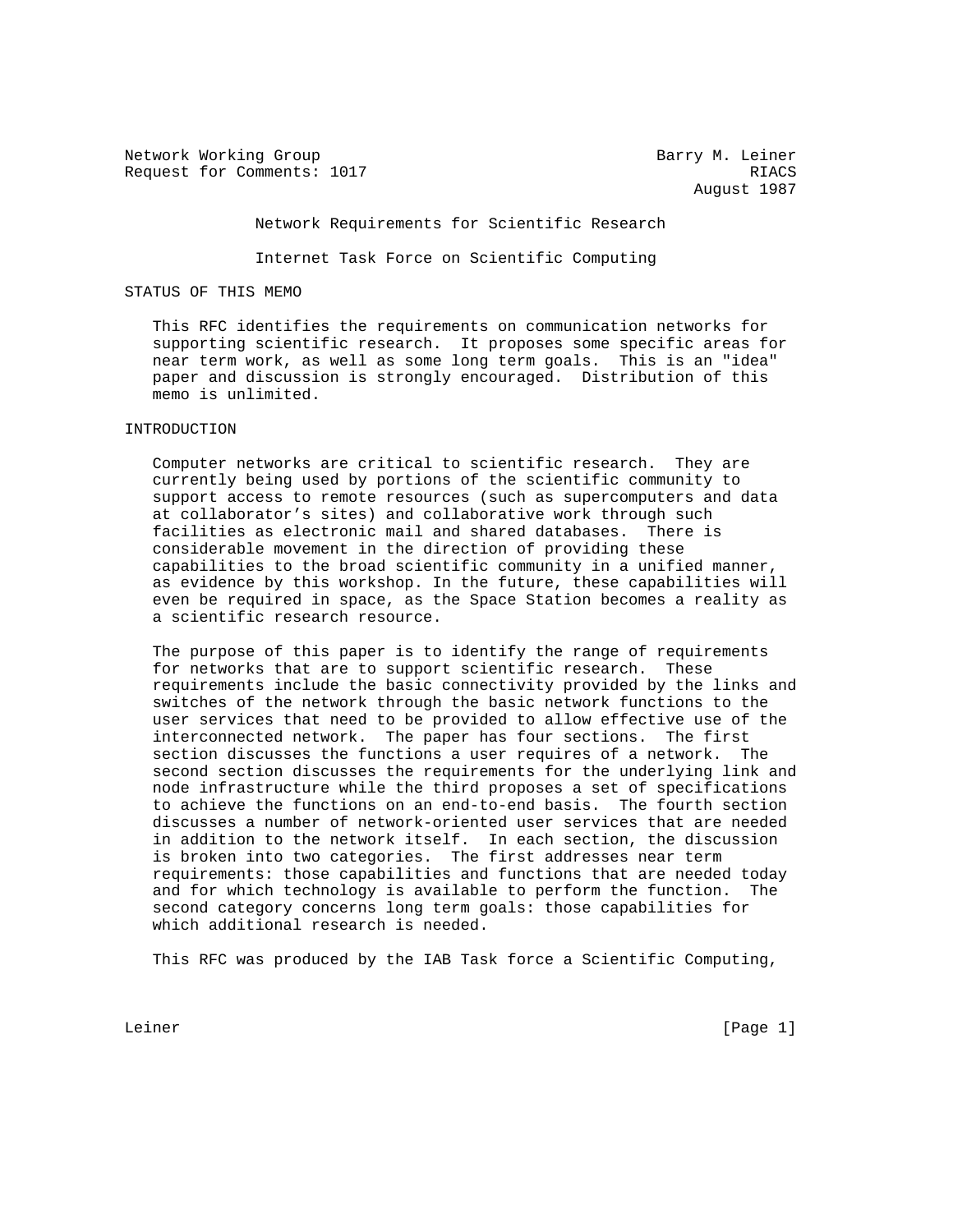which is chartered to investigate advanced networking requirements that result from scientific applications. Work reported herein was supported in part by Cooperative Agreement NCC 2-387 from the National Aeronautics and Space Administration (NASA) to the Universities Space Research Association (USRA).

## 1. NETWORK FUNCTIONS

 This section addresses the functions and capabilities that networks and particularly internetworks should be expected to support in the near term future.

## Near Term Requirements

 There are many functions that are currently available to subsets of the user community. These functions should be made available to the broad scientific community.

### User/Resource Connectivity

 Undoubtedly the first order of business in networking is to provide interconnectivity of users and the resources they need. The goal in the near term for internetworking should be to extend the connectivity as widely as possible, i.e. to provide ubiquitous connectivity among users and between users and resources. Note that the existence of a network path between sites does not necessarily imply interoperability between communities and or resources using non-compatible protocol suites. However, a minimal set of functions should be provided across the entire user community, independent of the protocol suite being used. These typically include electronic mail at a minimum, file transfer and remote login capabilities must also be provided.

# Home Usage

 One condition that could enhance current scientific computing would be to extend to the home the same level of network support that the scientist has available in his office environment. As network access becomes increasingly widespread, the extension to the home will allow the user to continue his computing at home without dramatic changes in his work habits, based on limited access.

#### Charging

 The scientific user should not have to worry about the costs of data communications any more than he worries about voice communications (his office telephone), so that data communications becomes an integral and low-cost part of our national infrastructure. This

Leiner [Page 2]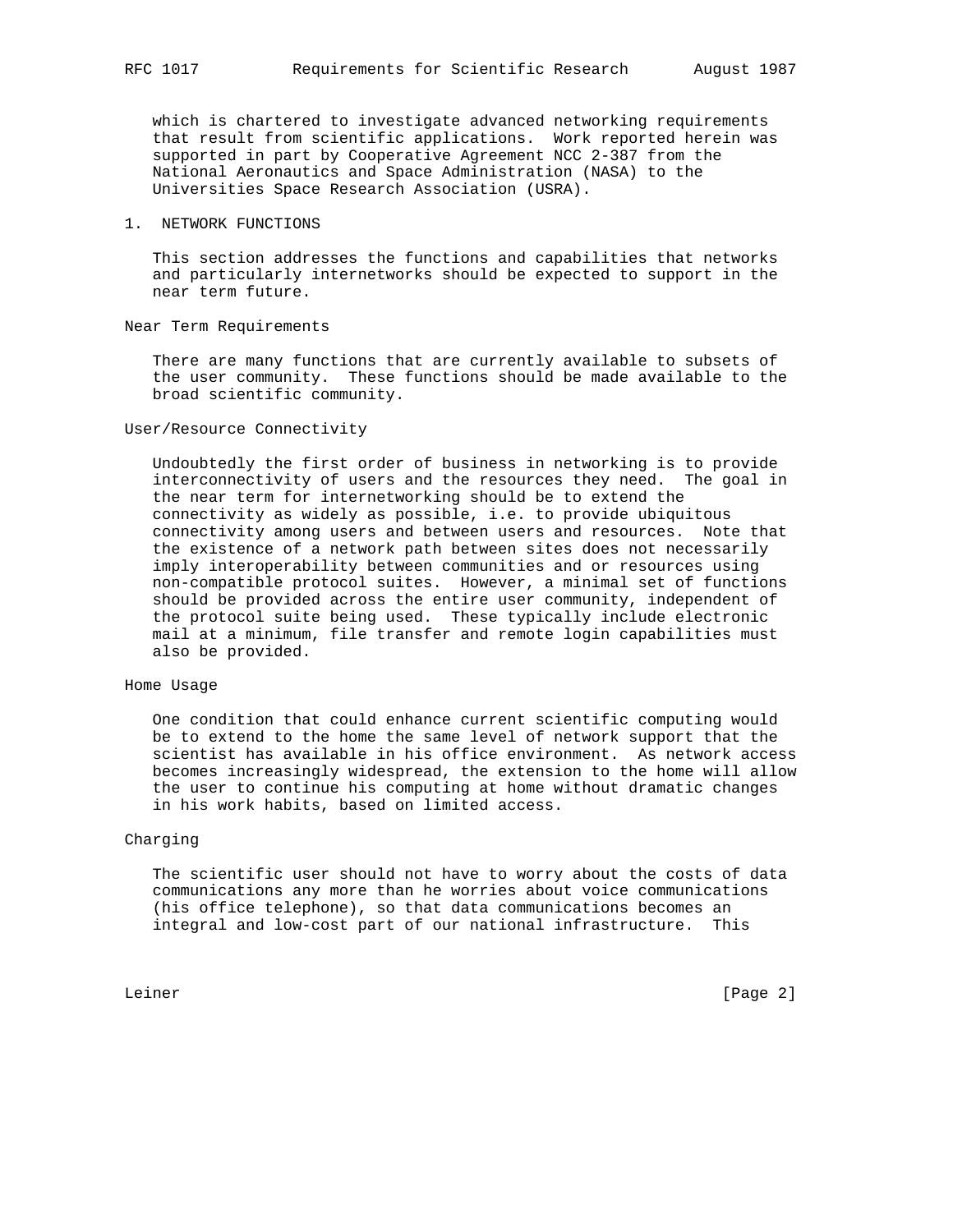implies that charges for network services must NOT be volume sensitive and must NOT be charged back to the individual. Either of these conditions forces the user to consider network resources as scarce and therefore requiring his individual attention to conserve them. Such attention to extraneous details not only detracts from the research, but fundamentally impacts the use and benefit that networking is intended to supply. This does not require that networking usage is free. It should be either be low enough cost that the individual does not have to be accountable for "normal" usage or managed in such a manner that the individual does not have to be concerned with it on a daily basis.

Applications

 Most applications, in the near term, which must be supported in an internetwork environment are essentially extensions of current ones. Particularly:

Electronic Mail

 Electronic mail will increase in value as the extended interconnectivity provided by internetworking provides a much greater reachability of users.

Multimedia Mail

 An enhancement to text based mail which includes capabilities such as figures, diagrams, graphs, and digitized voice.

Multimedia Conferencing

 Network conferencing is communication among multiple people simultaneously. Conferencing may or may not be done in "real time", that is all participants may not be required to be on line at the same time. The multimedia supported may include text, voice, video, graphics, and possibly other capabilities.

File Transfer

The ability to transfer data files.

Bulk Transfer

The ability to stream large quantities of data.

Interactive Remote Login

The ability to perform remote terminal connections to hosts.

Leiner [Page 3]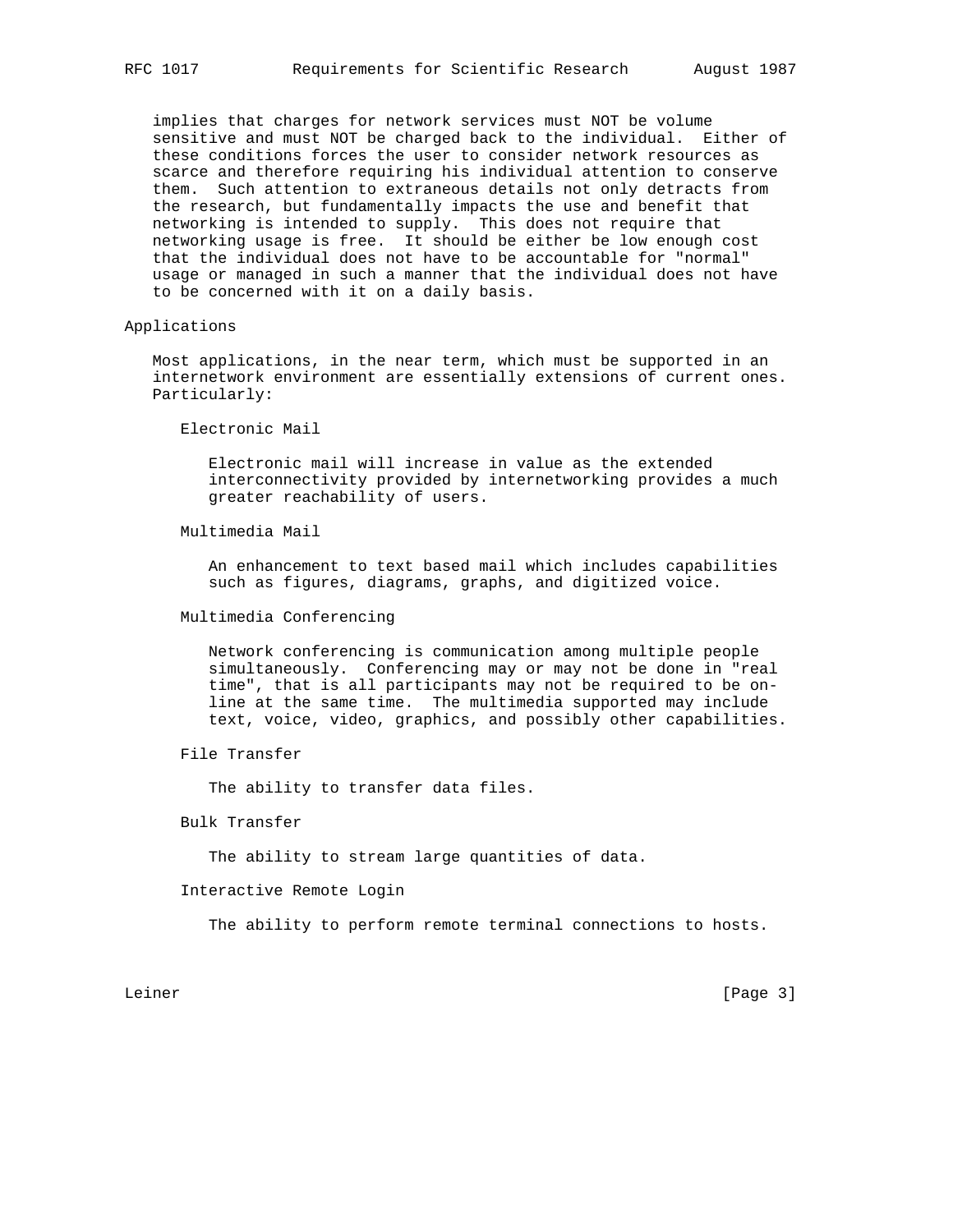Remote Job Entry

 The ability to submit batch jobs for processing to remote hosts and receive output.

 Applications which need support in the near term but are NOT extensions of currently supported applications include:

Remote Instrument Control

 This normally presumes to have a human in the "control loop". This condition relaxes the requirements on the (inter)network somewhat as to response times and reliability. Timing would be presumed to be commensurate with human reactions and reliability would not be as stringent as that required for completely automatic control.

Remote Data Acquisition

 This supports the collection of experimental data where the experiment is remotely located from the collection center. This requirement can only be satisfied when the bandwidth, reliability, and predictability of network response are sufficient. This cannot be supported in the general sense because of the enormous bandwidth, very high reliability, and/or guaranteed short response time required for many experiments.

 These last two requirements are especially crucial when one considers remote experimentation such as will be performed on the Space Station.

#### Capabilities

 The above applications could be best supported on a network with infinite bandwidth, zero delay, and perfect reliability. Unfortunately, even currently feasible approximations to these levels of capabilities can be very expensive. Therefore, it can be expected that compromises will be made for each capability and between them, with different balances struck between different networks. Because of this, the user must be given an opportunity to declare which capability or capabilities is/are of most interest-most likely through a "type-of-service" required declaration. Some examples of possible trade-offs: File Transport Normally requires high reliability primarily and high bandwidth secondarily. Delay is not as important.

Leiner [Page 4]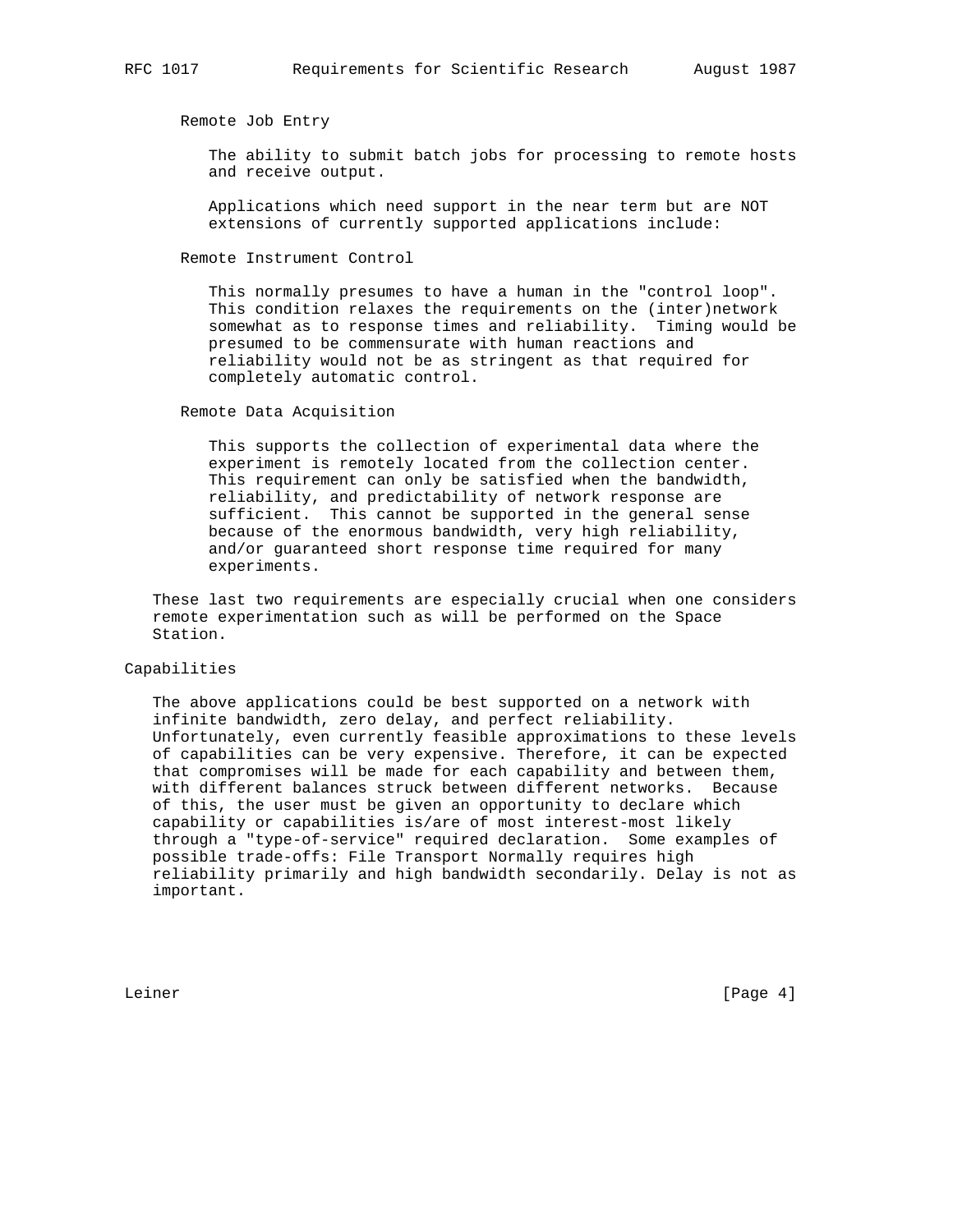## Bulk Transport

 Some applications such as digitized video might require high bandwidth as the most important capability. Depending on the application, delay would be second, and reliability of lesser importance. Image transfers of scientific data sometimes will invert the latter two requirements.

### Interactive Traffic

 This normally requires low delay as a primary consideration. Reliability may be secondary depending on the application. Bandwidth would usually be of least importance.

#### Standards

 The use of standards in networking is directed toward interoperability and availability of commercial equipment. However, as stated earlier, full interoperability across the entire scientific community is probably not a reasonable goal for internetworking in the near term because of the protocol mix now present. That is not to say, though, that the use of standards should not be pursued on the path to full user interoperability. Standards, in the context of near term goal support, include:

#### Media Exchange Standards

 Would allow the interchange of equations, graphics, images, and data bases as well as text.

### Commercially Available Standards

 Plug compatible, commercially available standards will allow a degree of interoperability prior to the widespread availability of the ISO standard protocols.

Long Term Goals

 In the future, the internetwork should be transparent communications between users and resources, and provide the additional network services required to make use of that communications. A user should be able to access whatever resources are available just as if the resource is in the office. The same high level of service should exist independent of which network one happens to be on. In fact, one should not even be able to tell that the network is there!

 It is also important that people be able to work effectively while at home or when traveling. Wherever one may happen to be, it should be

Leiner [Page 5]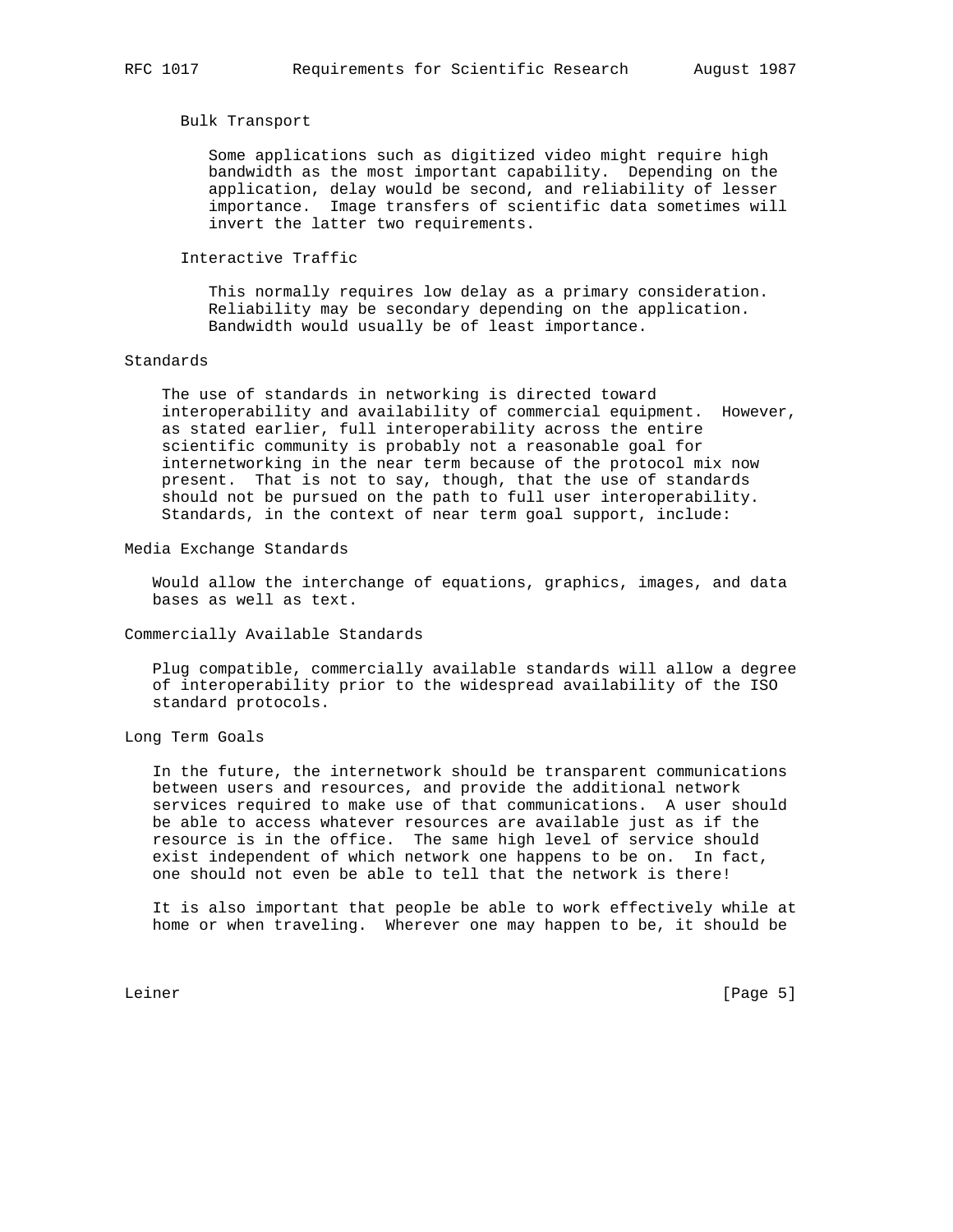possible to "plug into" the internetwork and read mail, access files, control remote instruments, and have the same kind of environment one is used to at the office.

 Services to locate required facilities and take advantage of them must also be available on the network. These range from the basic "white" and "yellow" pages, providing network locations (addresses) for users and capabilities, through to distributed data bases and computing facilities. Eventually, this conglomeration of computers, workstations, networks, and other computing resources will become one gigantic distributed "world computer" with a very large number of processing nodes all over the world.

2. NETWORK CONNECTIVITY

 By network connectivity, we mean the ability to move packets from one point to another.

 Note that an implicit assumption in this paper is that packet switched networks are the preferred technology for providing a scientific computer network. This is due to the ability of such networks to share the available link resources to provide interconnection between numerous sites and their ability to effectively handle the "bursty" computer communication requirement.

 Note that this need not mean functional interoperability, since the endpoints may be using incompatible protocols. Thus, in this section, we will be addressing the use of shared links and interconnected networks to provide a possible path. In the next section, the exploitation of these paths to achieve functional connectivity will be addressed.

 In this section, we discuss the need for providing these network paths to a wide set of users and resources, and the characteristics of those paths. As in other sections, this discussion is broken into two major categories. The first category are those goals which we believe to be achievable with currently available technology and implementations. The second category are those for which further research is required.

Near Term Objectives

 Currently, there are a large number of networks serving the scientific community, including Arpanet, MFEnet, SPAN, NASnet, and the NSFnet backbone. While there is some loose correlation between the networks and the disciplines they serve, these networks are organized more based on Federal funding. Furthermore, while there is significant interconnectivity between a number of the networks, there

Leiner [Page 6]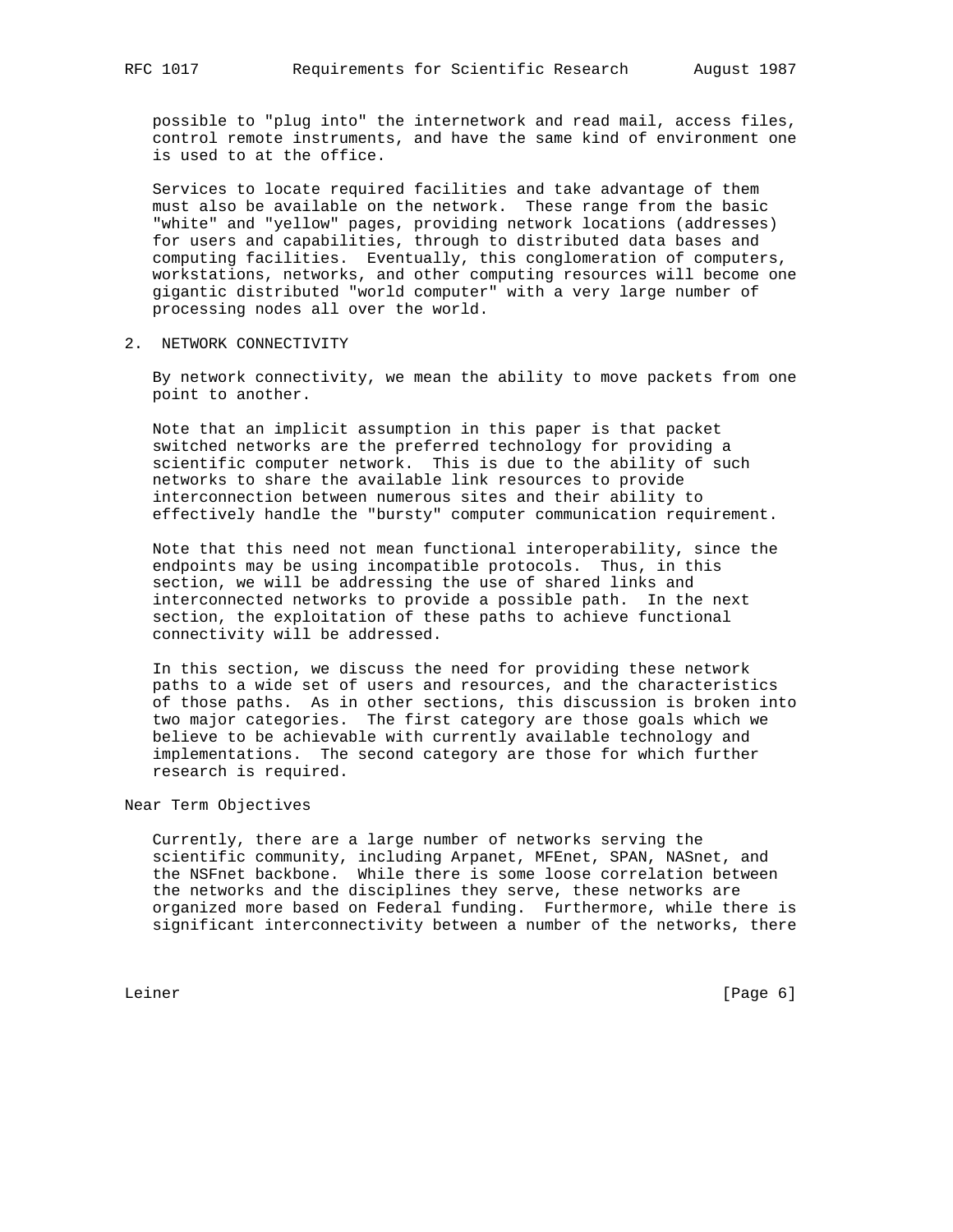is considerable room for more sharing of these resources.

 In the near term, therefore, there are two major requirement areas; providing for connectivity based on discipline and user community, and providing for the effective use of adequate networking resources.

## Discipline Connectivity

 Scientists in a particular community/discipline need to have access to many common resources as well as communicate with each other. For example, the quantum physics research community obtains funding from a number of Federal sources, but carries out its research within the context of a scientific discourse. Furthermore, this discourse often overlaps several disciplines. Because networks are generally oriented based on the source of funding, this required connectivity has in the past been inhibited. NSFnet is a major step towards satisfying this requirement, because of its underlying philosophy of acting as an interconnectivity network between supercomputer centers and between state, regional, and therefore campus networks. This move towards a set of networks that are interconnected, at least at the packet transport level, must be continued so that a scientist can obtain connectivity between his/her local computing equipment and the computing and other resources that are needed, independently of the source of funds.

 Obviously, actual use of those resources will depend on obtaining access permission from the appropriate controlling organization. For example, use of a supercomputer will require permission and some allocation of computing resources. The lack of network access should not, however, be the limiting factor for resource utilization.

Communication Resource Sharing

 The scientific community is always going to suffer from a lack of adequate communication bandwidth and connections. There are requirements (e.g. graphic animation from supercomputers) that stretch the capabilities of even the most advanced long-haul networks. In addition, as more and more scientists require connection into networks, the ability to provide those connections on a network-centric basis will become more and more difficult.

 However, the communication links (e.g. leased lines and satellite channels) providing the underlying topology of the various networks span in aggregate a very broad range of the scientific community sites. If, therefore, the networks could share these links in an effective manner, two objectives could be achieved:

The need to add links just to support a particular network

Leiner [Page 7]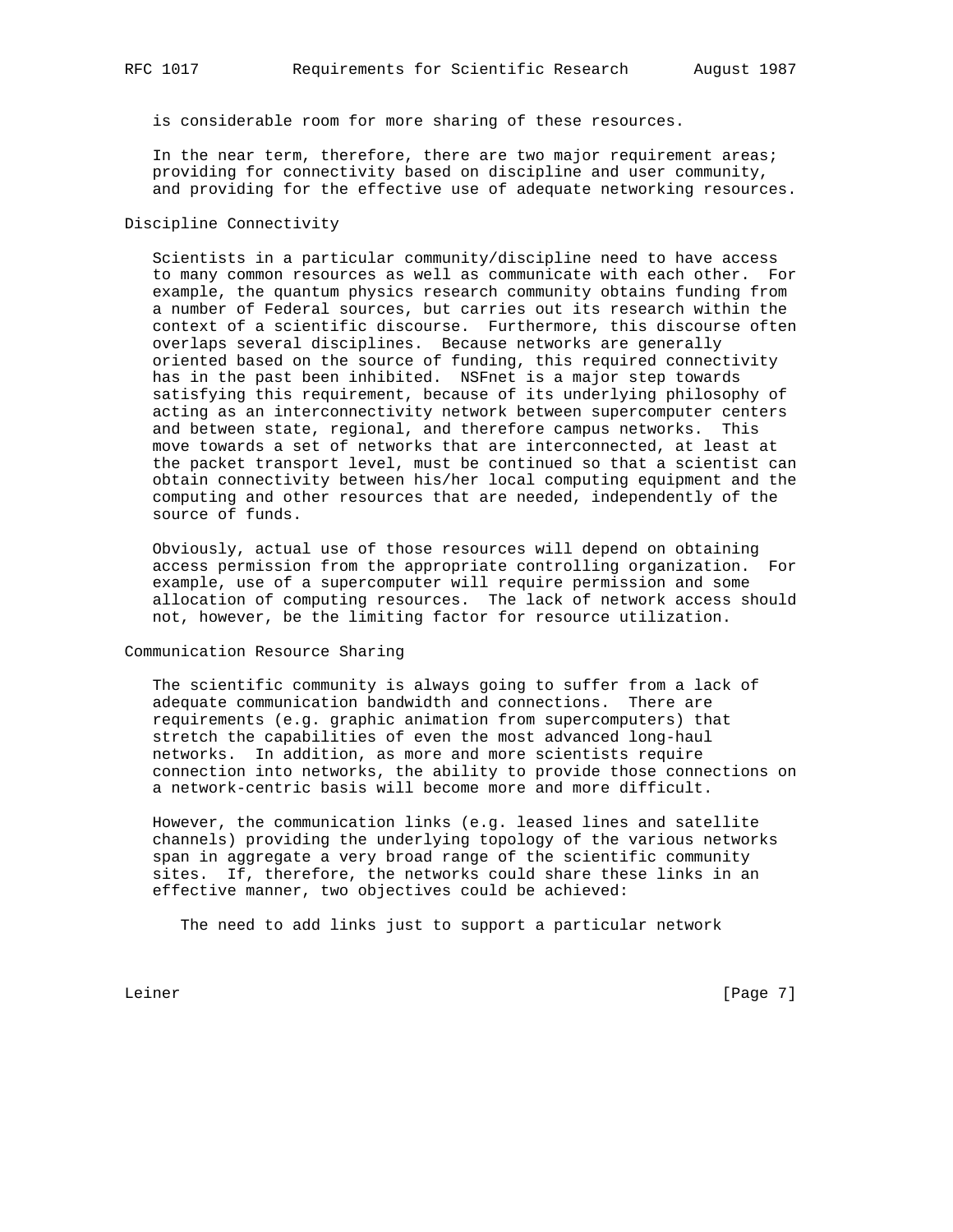topology change would be decreased, and

New user sites could be connected more readily.

 Existing technology (namely the DARPA-developed gateway system based on the Internet Protocol, IP) provides an effective method for accomplishing this sharing. By using IP gateways to connect the various networks, and by arranging for suitable cost-sharing, the underlying connectivity would be greatly expanded and both of the above objectives achieved.

Expansion of Physical Structure

 Unfortunately, the mere interconnectivity of the various networks does not increase the bandwidth available. While it may allow for more effective use of that available bandwidth, a sufficient number of links with adequate bandwidth must be provided to avoid network congestion. This problem has already occurred in the Arpanet, where the expansion of the use of the network without a concurrent expansion in the trunking and topology has resulted in congestion and consequent degradation in performance.

 Thus, it is necessary to augment the current physical structure (links and switches) both by increasing the bandwidth of the current configuration and by adding additional links and switches where appropriate.

Network Engineering

 One of the major deficiencies in the current system of networks is the lack of overall engineering. While each of the various networks generally is well supported, there is woefully little engineering of the overall system. As the networks are interconnected into a larger system, this need will become more severe. Examples of the areas where engineering is needed are:

 Topology engineering-deciding where links and switches should be installed or upgraded. If the interconnection of the networks is achieved, this will often involve a decision as to which networks need to be upgraded as well as deciding where in the network those upgrades should take place.

 Connection Engineering-when a user site desires to be connected, deciding which node of which network is the best for that site, considering such issues as existing node locations, available bandwidth, and expected traffic patterns to/from that site.

Operations and Maintenance-monitoring the operation of the overall

Leiner [Page 8]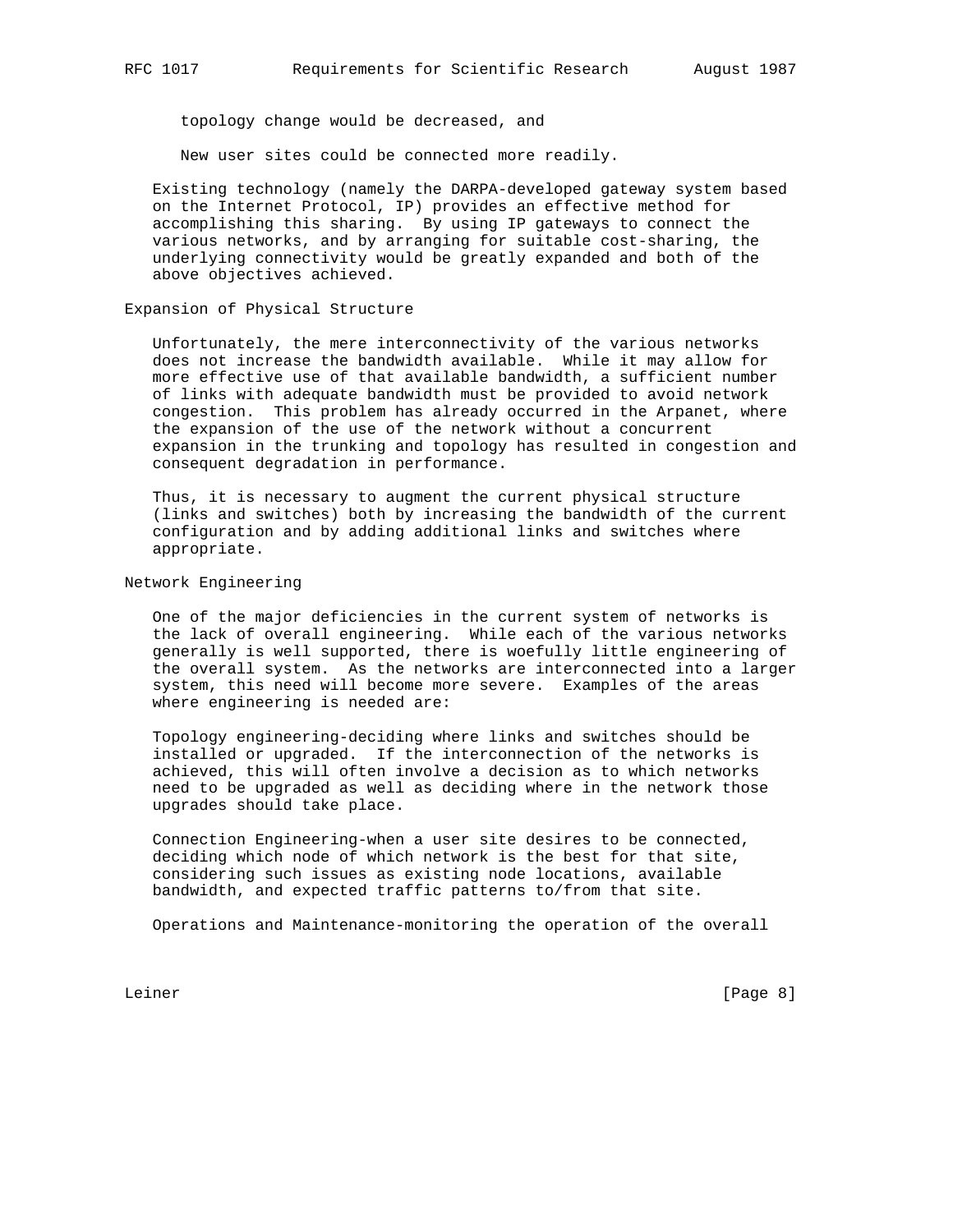system and identifying corrective actions when failures occur.

Support of Different Types of Service

 Several different end user applications are currently in place, and these put different demands on the underlying structure. For example, interactive remote login requires low delay, while file transfer requires high bandwidth. It is important in the installation of additional links and switches that care be given to providing a mix of link characteristics. For example, high bandwidth satellite channels may be appropriate to support broadcast applications or graphics, while low delay will be required to support interactive applications.

### Future Goals

 Significant expansion of the underlying transport mechanisms will be required to support future scientific networking. These expansions will be both in size and performance.

#### Bandwidth

 Bandwidth requirements are being driven higher by advances in computer technology as well as the proliferation of that technology. As high performance graphics workstations work cooperatively with supercomputers, and as real-time remote robotics and experimental control become a reality, the bandwidth requirements will continue to grow. In addition, as the number of sites on the networks increase, so will the aggregate bandwidth requirement. However, at the same time, the underlying bandwidth capabilities are also increasing. Satellite bandwidths of tens of megabits are available, and fiber optics technologies are providing extremely high bandwidths (in the range of gigabits). It is therefore essential that the underlying connectivity take advantage of these advances in communications to increase the available end-to-end bandwidth.

# Expressway Routing

 As higher levels of internet connectivity occur there will be a new set of problems related to lowest hop count and lowest delay routing metrics. The assumed internet connectivity can easily present situations where the highest speed, lowest delay route between two nodes on the same net is via a route on another network. Consider two sites one either end of the country, but both on the same multipoint internet, where their network also is gatewayed to some other network with high speed transcontinental links. The routing algorithms must be able to handle these situations gracefully, and they become of increased importance in handling global type-of-

Leiner [Page 9]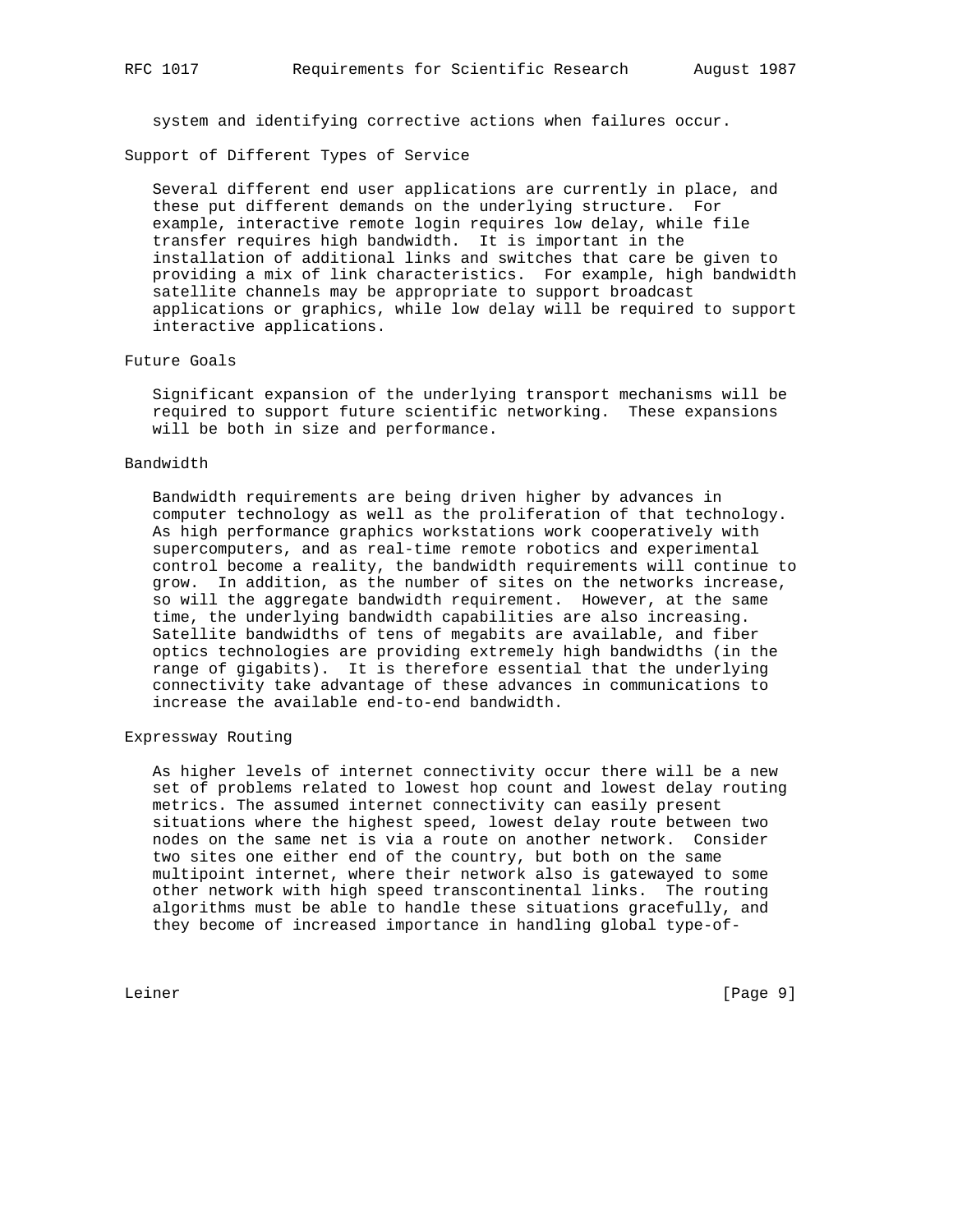service routing.

3. NETWORK SPECIFICATIONS

 To achieve the end-to-end user functions discussed in section 2, it is not adequate to simply provide the underlying connectivity described in the previous section. The network must provide a certain set of capabilities on an end-to-end basis. In this section, we discuss the specifications on the network that are required.

Near Term Specifications

 In the near term, the requirements on the networks are two-fold. First is to provide those functions that will permit full interoperability, and second the internetwork must address the additional requirements that arise in the connection of networks, users, and resources.

#### Interoperability

 A first-order requirement for scientific computer networks (and computer networks in general) is that they be interoperable with each other, as discussed in the above section on connectivity. A first step to accomplish this is to use IP. The use of IP will allow individual networks built by differing agencies to combine resources and minimize cost by avoiding the needless duplication of network resources and their management. However, use of IP does not provide end-to-end interoperability. There must also be compatibility of higher level functions and protocols. At a minimum, while commonly agreed upon standards (such as the ISO developments) are proceeding, methods for interoperability between different protocol suites must be developed. This would provide interoperability of certain functions, such as file transfer, electronic mail and remote login. The emphasis, however, should be on developing agreement within the scientific community on use of a standard set of protocols.

Access Control

 The design of the network should include adequate methods for controlling access to the network by unauthorized personnel. This especially includes access to network capabilities that are reachable via the commercial phone network and public data nets. For example, terminal servers that allow users to dial up via commercial phone lines should have adequate authentication mechanisms in place to prevent access by unauthorized individuals. However, it should be noted that most hosts that are reachable via such networks are also reachable via other "non-network" means, such as directly dialing

Leiner [Page 10]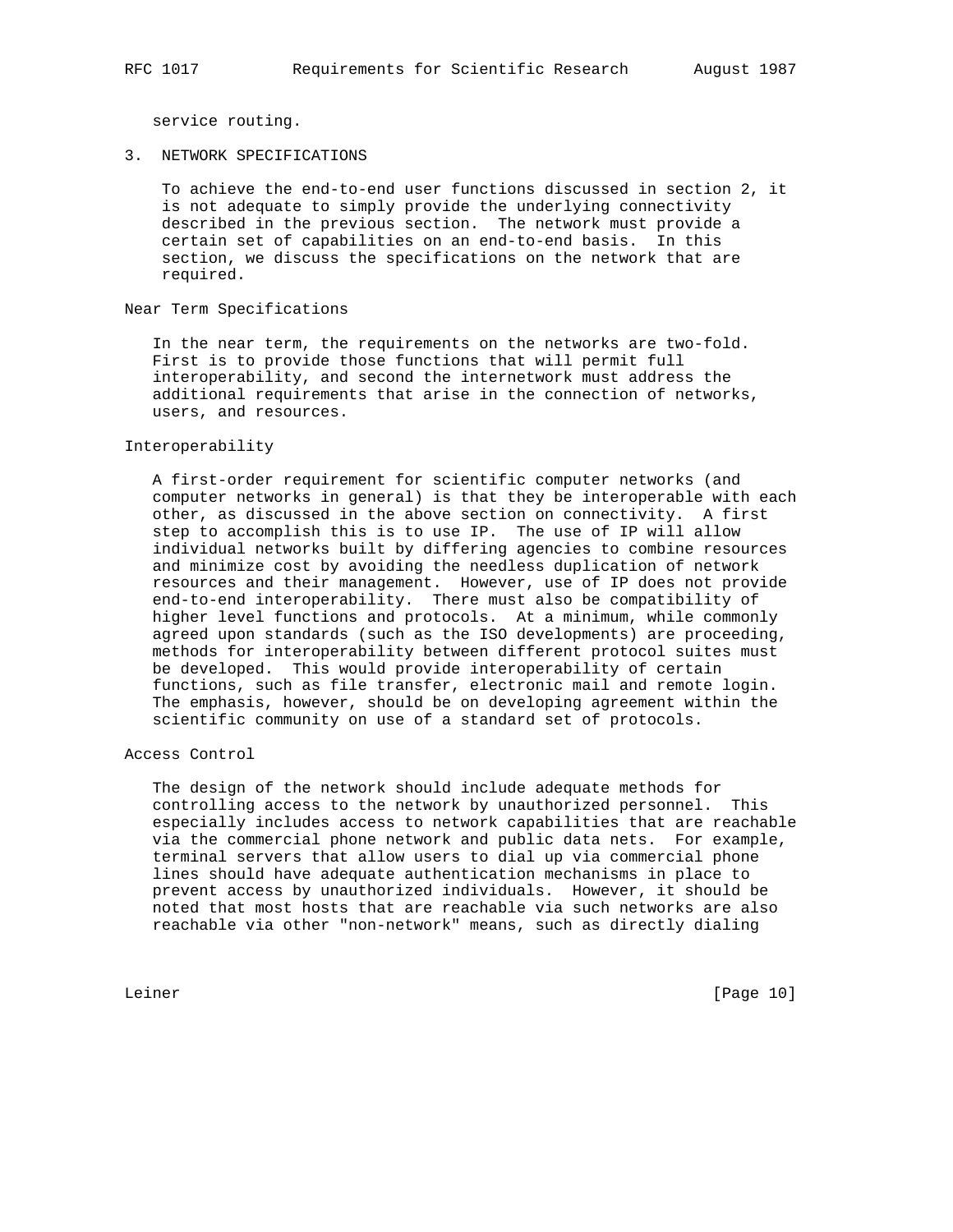over commercial phone lines. The purpose of network access control is not to insure isolation of hosts from unauthorized users, and hosts should not expect the network itself to protect them from "hackers".

# Privacy

 The network should provide protection of data that traverses it in a way that is commensurate with the sensitivity of that data. It is judged that the scientific requirements for privacy of data traveling on networks does not warrant a large expenditure of resources in this area. However, nothing in the network design should preclude the use of link level or end-to-end encryption, or other such methods that can be added at a later time. An example of this kind of capability would be use of KG-84A link encryptors on MILNET or the Fig Leaf DES-based end-to-end encryption box developed by DARPA.

## Accounting

 The network should provide adequate accounting procedures to track the consumption of network resources. Accounting of network resources is also important for the management of the network, and particularly the management of interconnections with other networks. Proper use of the accounting database should allow network management personnel to determine the "flows" of data on the network, and the identification of bottlenecks in network resources. This capability also has secondary value in tracking down intrusions of the network, and to provide an audit trail if malicious abuse should occur. In addition, accounting of higher level network services (such as terminal serving) should be kept track of for the same reasons.

# Type of Service Routing

 Type of service routing is necessary since not all elements of network activity require the same resources, and the opportunities for minimizing use of costly network resources are large. For example, interactive traffic such as remote login requires low delay so the network will not be a bottleneck to the user attempting to do work. Yet the bandwidth of interactive traffic can be quite small compared to the requirements for file transfer and mail service which are not response time critical. Without type of service routing, network resources must sized according to the largest user, and have characteristics that are pleasing to the most finicky user. This has major cost implications for the network design, as high-delay links, such as satellite links, cannot be used for interactive traffic despite the significant cost savings they represent over terrestrial links. With type of service routing in place in the network gateways, and proper software in the hosts to make use of such

Leiner [Page 11]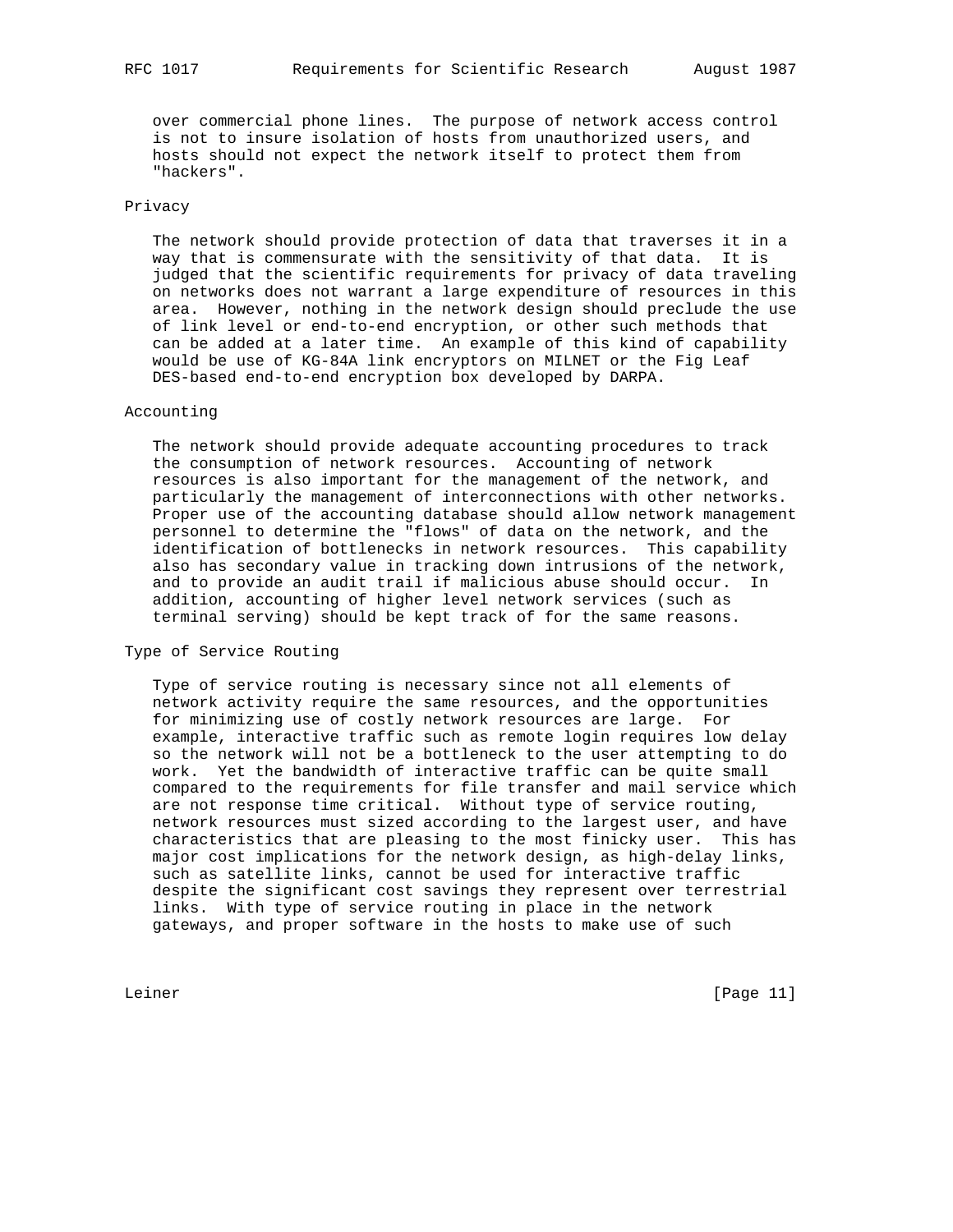capabilities, overall network performance can be enhanced, and sizable cost savings realized. Since the IP protocol already has provisions for such routing, such changes to existing implementations does not require a major change in the underlying protocol implementations.

# Administration of Address Space

 Local administration of network address space is essential to provide for prompt addition of hosts to the network, and to minimize the load on backbone network administrators. Further, a distributed name to address translation service also has similar advantages. The DARPA Name Domain system currently in use on the Internet is a suitable implementation of such a name to address translation system.

# Remote Procedure Call Libraries

 In order to provide a standard library interface so that distributed network utilities can easily communicate with each other in a standard way, a standard Remote Procedure Call (RPC) library must be deployed. The computer industry has lead the research community in developing RPC implementations, and current implementations tend to be compatible within the same type of operating system, but not across operating systems. Nonetheless, a portable RPC implementation that can be standardized can provide a substantial boost in present capability to write operating system independent network utilities. If a new RPC mechanism is to be designed from scratch, then it must have enough capabilities to lure implementors away from current standards. Otherwise, modification of an existing standard that is close to the mark in capabilities seems to be in order, with the cooperation of vendors in the field to assure implementations will exist for all major operating systems in use on the network.

Remote Job Entry (RJE)

 The capabilities of standard network RJE implementations are inadequate, and are implemented prolifically among major operating systems. While the notion of RJE evokes memories of dated technologies such as punch cards, the concept is still valid, and is favored as a means of interaction with supercomputers by science users. All major supercomputer manufacturers support RJE access in their operating systems, but many do not generalize well into the Internet domain. That is, a RJE standard that is designed for 2400 baud modem access from a card reader may not be easily modifiable for use on the Internet. Nonetheless, the capability for a network user to submit a job from a host and have its output delivered on a printer attached to a different host would be welcomed by most science users. Further, having this capability interoperate with

Leiner [Page 12]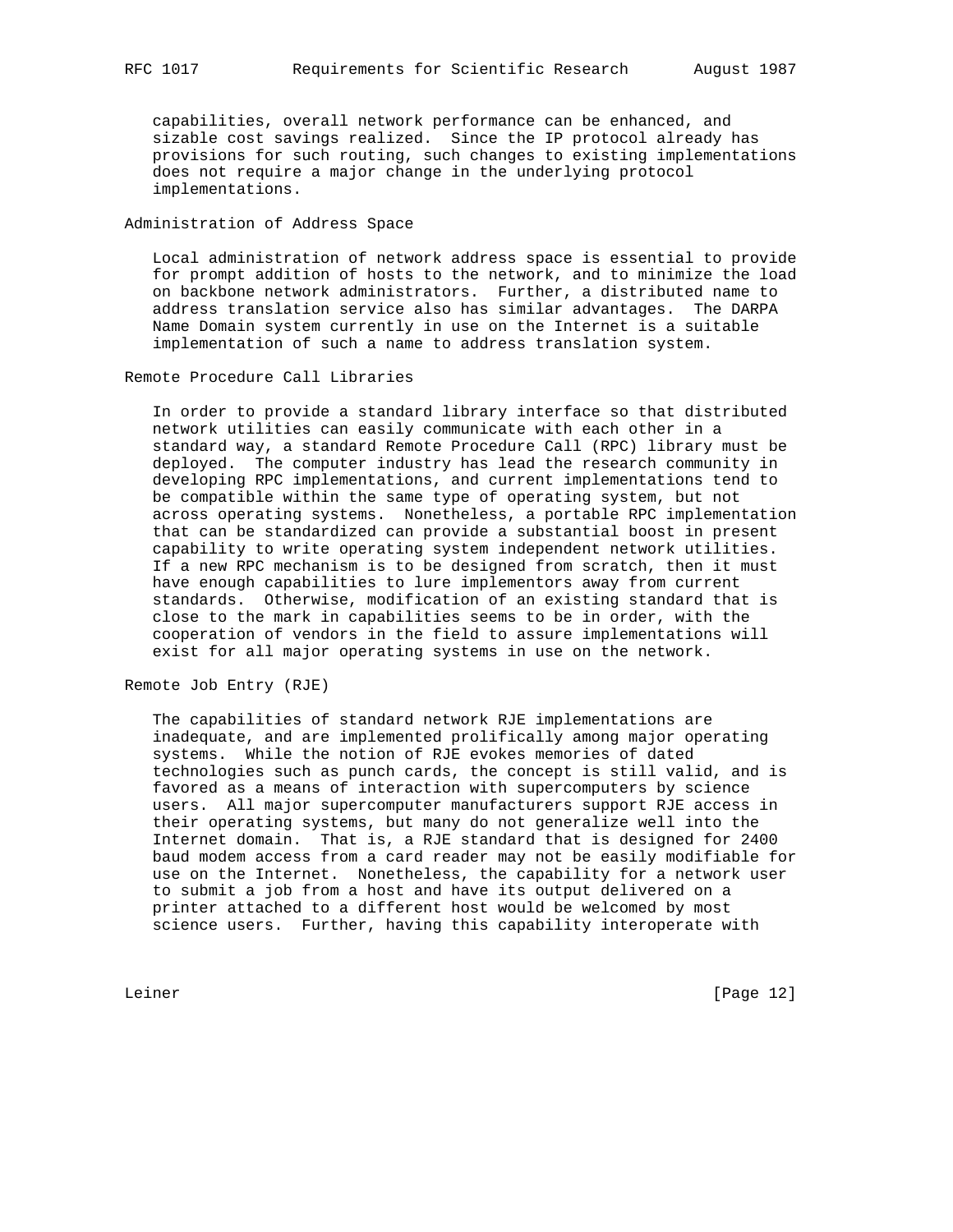existing RJE packages would add a large amount of flexibility to the whole system.

# Multiple Virtual Connections

 The capability to have multiple network connections open from a user's workstation to remote network hosts is an invaluable tool that greatly increases user productivity. The network design should not place limits (procedural or otherwise) on this capability.

Network Operation and Management Tools

 The present state of internet technology requires the use of personnel who are, in the vernacular of the trade, called network "wizards," for the proper operation and management of networks. These people are a scarce resource to begin with, and squandering them on day to day operational issues detracts from progress in the more developmental areas of networking. The cause of this problem is that a good part of the knowledge for operating and managing a network has never been written down in any sort of concise fashion, and the reason for that is because networks of this type in the past were primarily used as a research tool, not as an operational resource. While the usage of these networks has changed, the technology has not adjusted to the new reality that a wizard may not be nearby when a problem arises. To insure that the network can flexibly expand in the future, new tools must be developed that allow non-wizards to monitor network performance, determine trouble spots, and implement repairs or 'work-arounds'.

Future Goals

 The networks of the future must be able to support transparent access to distributed resources of a variety of different kinds. These resources will include supercomputer facilities, remote observing facilities, distributed archives and databases, and other network services. Access to these resources is to be made widely available to scientists, other researchers, and support personnel located at remote sites over a variety of internetted connections. Different modes of access must be supported that are consonant with the sorts of resources that are being accessed, the data bandwidths required and the type of interaction demanded by the application.

 Network protocol enhancements will be required to support this expansion in functionality; mere increases in bandwidth are not sufficient. The number of end nodes to be connected is in the hundreds of thousands, driven by increasing use of microprocessors and workstations throughout the community. Fundamentally different sorts of services from those now offered are anticipated, and dynamic

Leiner [Page 13]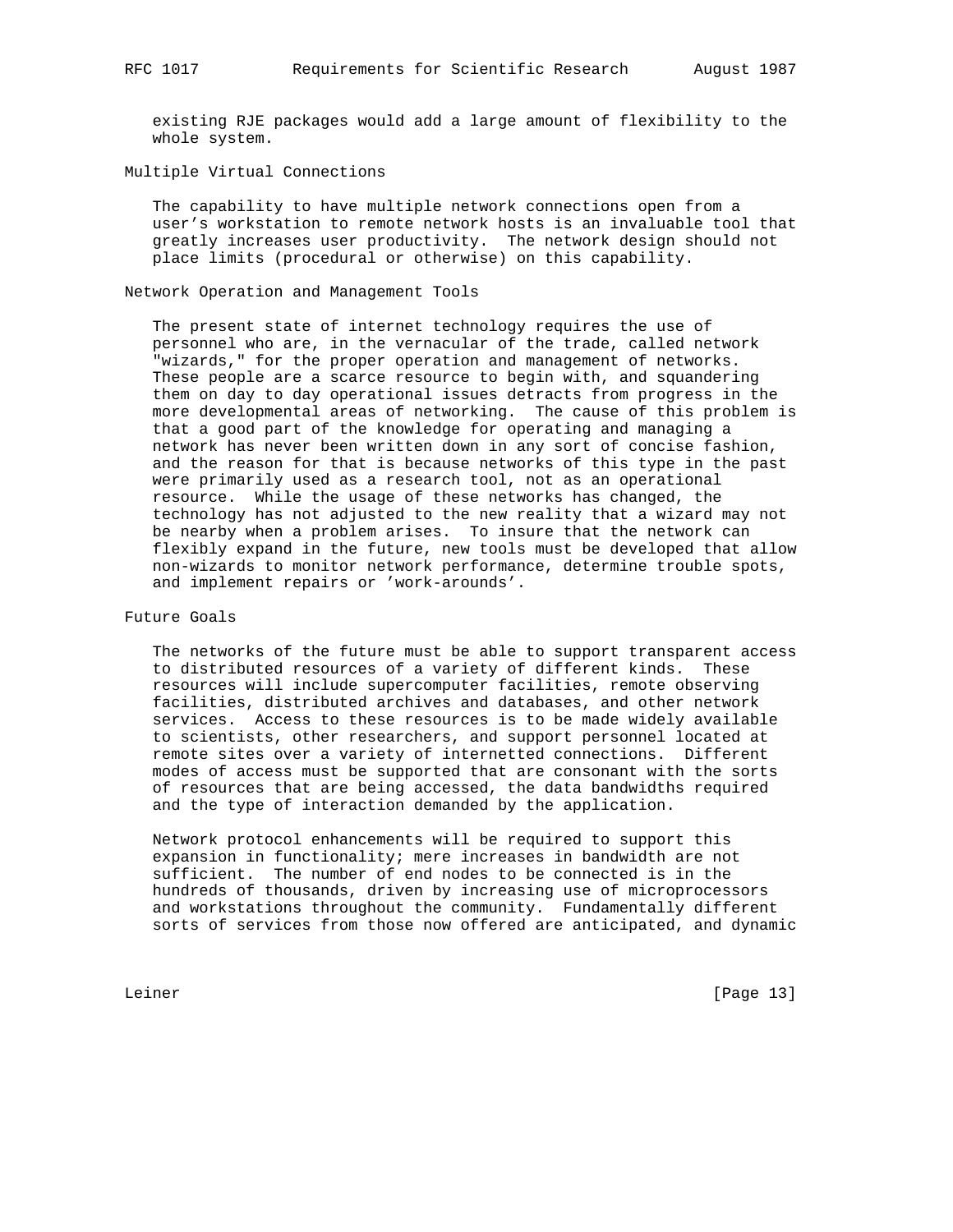bandwidth selection and allocation will be required to support the different access modes. Large-scale internet connections among several agency size internets will require new approaches to routing and naming paradigms. All of this must be planned so as to facilitate transition to the ISO/OSI standards as these mature and robust implementations are placed in service and tuned for performance.

 Several specific areas are identified as being of critical importance in support of future network requirements, listed in no particular order:

Standards and Interface Abstractions

 As more and different services are made available on these various networks it will become increasingly important to identify interface standards and suitable application abstractions to support remote resource access. These abstractions may be applicable at several levels in the protocol hierarchy and can serve to enhance both applications functionality and portability. Examples are transport or connection layer abstractions that support applications independence from lower level network realizations or interface abstractions that provide a data description language that can handle a full range of abstract data type definitions. Applications or connection level abstractions can provide means of bridging across different protocol suites as well as helping with protocol transition.

OSI Transition and Enhancements

 Further evolution of the OSI network protocols and realization of large-scale networks so that some of the real protocol and tuning issues can be dealt with must be anticipated. It is only when such networks have been created that these issues can be approached and resolved. Type-of-service and Expressway routing and related routing issues must be resolved before a real transition can be contemplated. Using the interface abstraction approach just described will allow definition now of applications that can transition as the lower layer networks are implemented. Applications gateways and relay functions will be a part of this transition strategy, along with dual mode gateways and protocol translation layers.

Processor Count Expansion

 Increases in the numbers of nodes and host sites and the expected growth in use of micro-computers, super-micro

Leiner [Page 14]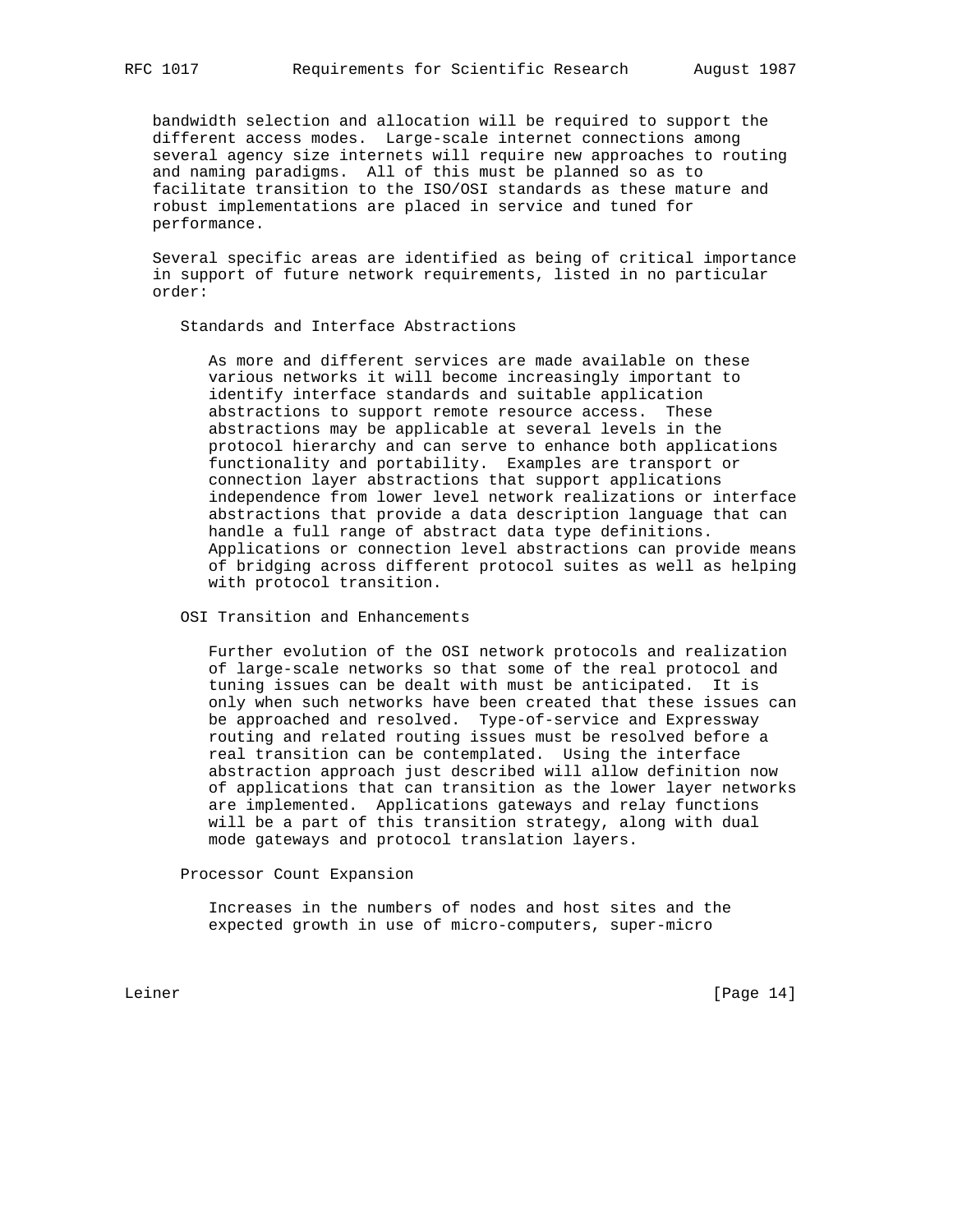workstations, and other modest cost but high power computing solutions will drive the development of different network and interconnect strategies as well as the infrastructure for managing this increased name space. Hierarchical name management (as in domain based naming) and suitable transport layer realizations will be required to build networks that are robust and functional in the face of the anticipated expansions.

Dynamic Binding of Names to Addresses

 Increased processor counts and increased usage of portable units, mobile units and lap-top micros will make dynamic management of the name/address space a must. Units must have fixed designations that can be re-bound to physical addresses as required or expedient.

# 4. USER SERVICES

 The user services of the network are a key aspect of making the network directly useful to the scientist. Without the right user services, network users separate into artificial subclasses based on their degree of sophistication in acquiring skill in the use of the network. Flexible information dissemination equalizes the effectiveness of the network for different kinds of users.

#### Near Term Requirements

 In the near term, the focus is on providing the services that allow users to take advantage of the functions that the interconnected network provides.

#### Directory services

 Much of the information necessary in the use of the network is for directory purposes. The user needs to access resources available on the network, and needs to obtain a name or address.

#### White Pages

 The network needs to provide mechanisms for looking up names and addresses of people and hosts on the network. Flexible searches should be possible on multiple aspects of the directory listing. Some of these services are normally transparent to the user/host name to address translation for example.

Leiner [Page 15]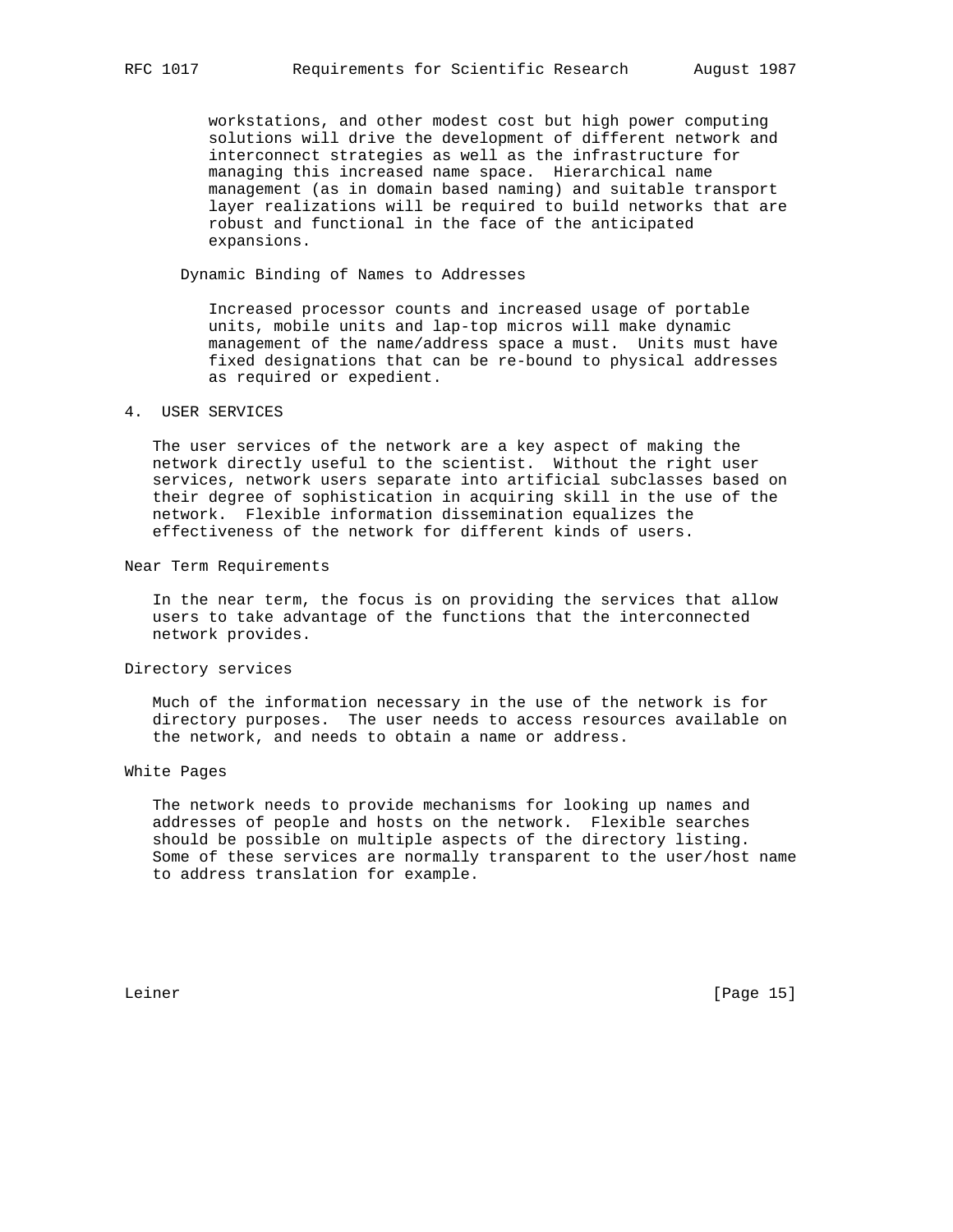### Yellow Pages

 Other kinds of information lookup are based on cataloging and classification of information about resources on the networks.

Information Sharing Services

Bulletin Boards

 The service of the electronic bulletin board is the one-to-many analog of the one-to-one service of electronic mail. A bulletin board provides a forum for discussion and interchange of information. Accessibility is network-wide depending on the definition of the particular bulletin board. Currently the SMTP and UUCP protocols are used in the transport of postings for many bulletin boards, but any similar electronic mail transport can be substituted without affecting the underlying concept. An effectively open-ended recipient list is specified as the recipient of a message, which then constitutes a bulletin board posting. A convention exists as to what transport protocols are utilized for a particular set of bulletin boards. The user agent used to access the Bulletin Board may vary from host to host. Some number of host resources on the network provide the service of progressively expanding the symbolic mail address of the Bulletin Board into its constituent parts, as well as relaying postings as a service to the network. Associated with this service is the maintenance of the lists used in distributing the postings. This maintenance includes responding to requests from Bulletin Board readers and host Bulletin Board managers, as well as drawing the appropriate conclusions from recurring automatically generated or error messages in response to distribution attempts.

Community Archiving

 Much information can be shared over the network. At some point each particular information item reaches the stage where it is no longer appropriately kept online and accessible. When moving a file of information to offline storage, a network can provide its hosts a considerable economy if information of interest to several of them need only be stored offline once. Procedures then exist for querying and retrieving from the set of offline stored files.

Shared/distributed file system

It should be possible for a user on the network to look at a

Leiner [Page 16]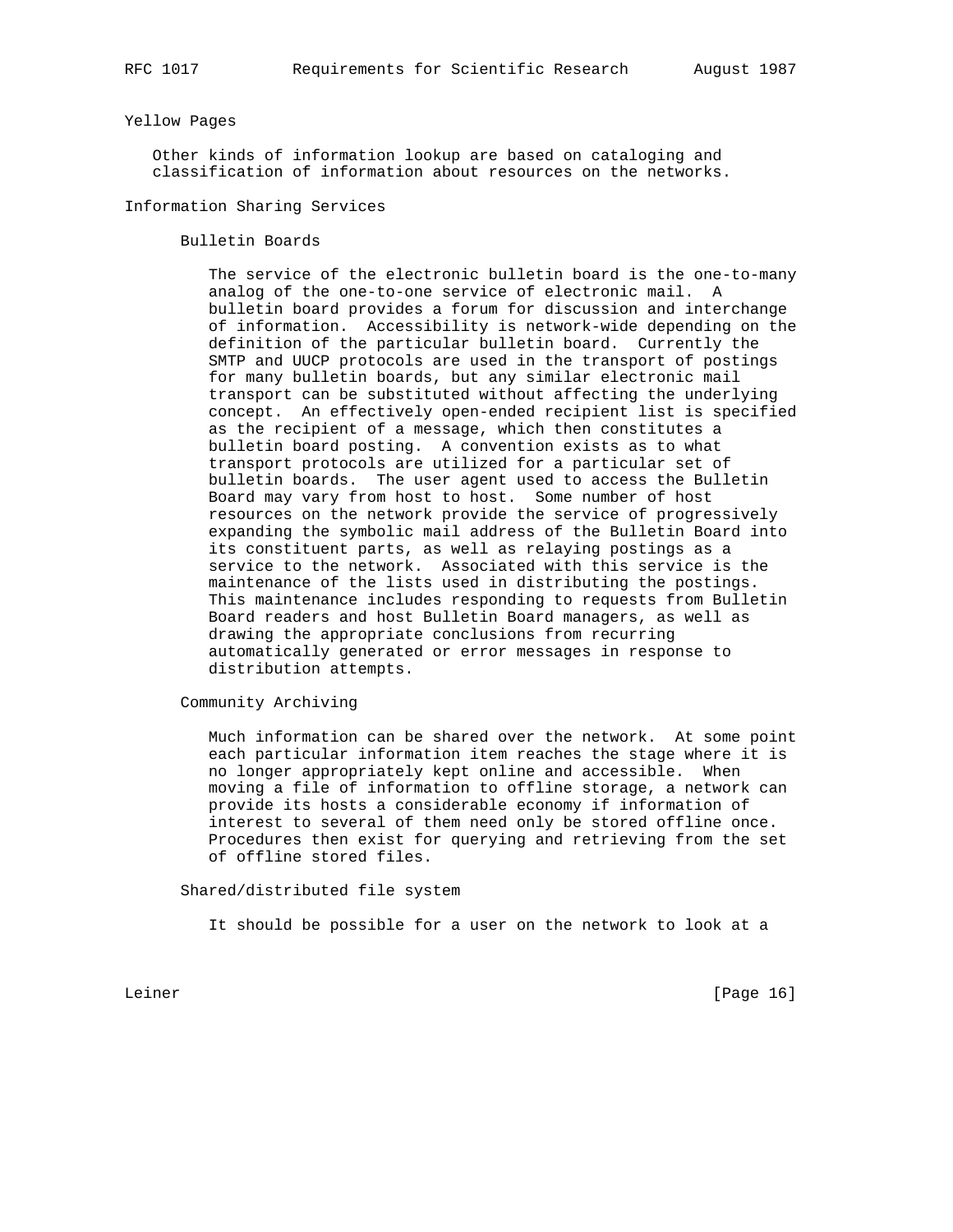broadly defined collection of information on the network as one useful whole. To this end, standards for accessing files remotely are necessary. These standards should include means for random access to remote files, similar to the generally employed on a single computer system.

# Distributed Databases and Archives

 As more scientific disciplines computerize their data archives and catalogs, mechanisms will have to be provided to support distributed access to these resources. Fundamentally new kins of collaborative research will become possible when such resources and access mechanisms are widely available.

Resource Sharing Services

 In sharing the resources or services available on the network, certain ancillary services are needed depending on the resource.

#### Access Control

 Identification and authorization is needed for individuals, hosts or subnetworks permitted to make use of a resource available via the network. There should be consistency of procedure for obtaining and utilizing permission for use of shared resources. The identification scheme used for access to the network should be available for use by resources as well. In some cases, this will serve as sufficient access control, and in other cases it will be a useful adjunct to resource-specific controls. The information on the current network location of the user should be available along with information on user identification to permit added flexibility for resources. For example, it should be possible to verify that an access attempt is coming from within a state. A state agency might then grant public access to its services only for users within the state. Attributes of individuals should be codifiable within the access control database, for example membership in a given professional society.

#### Privacy

 Users of a resource have a right to expect that they have control over the release of the information they generate. Resources should allow classifying information according to degree of access, i.e. none, access to read, access according to criteria specified in the data itself, ability to change or add information. The full range of identification information described under access control should be available to the user when specifying access. Access could be granted to all fellow members of a professional society, for example.

Leiner [Page 17]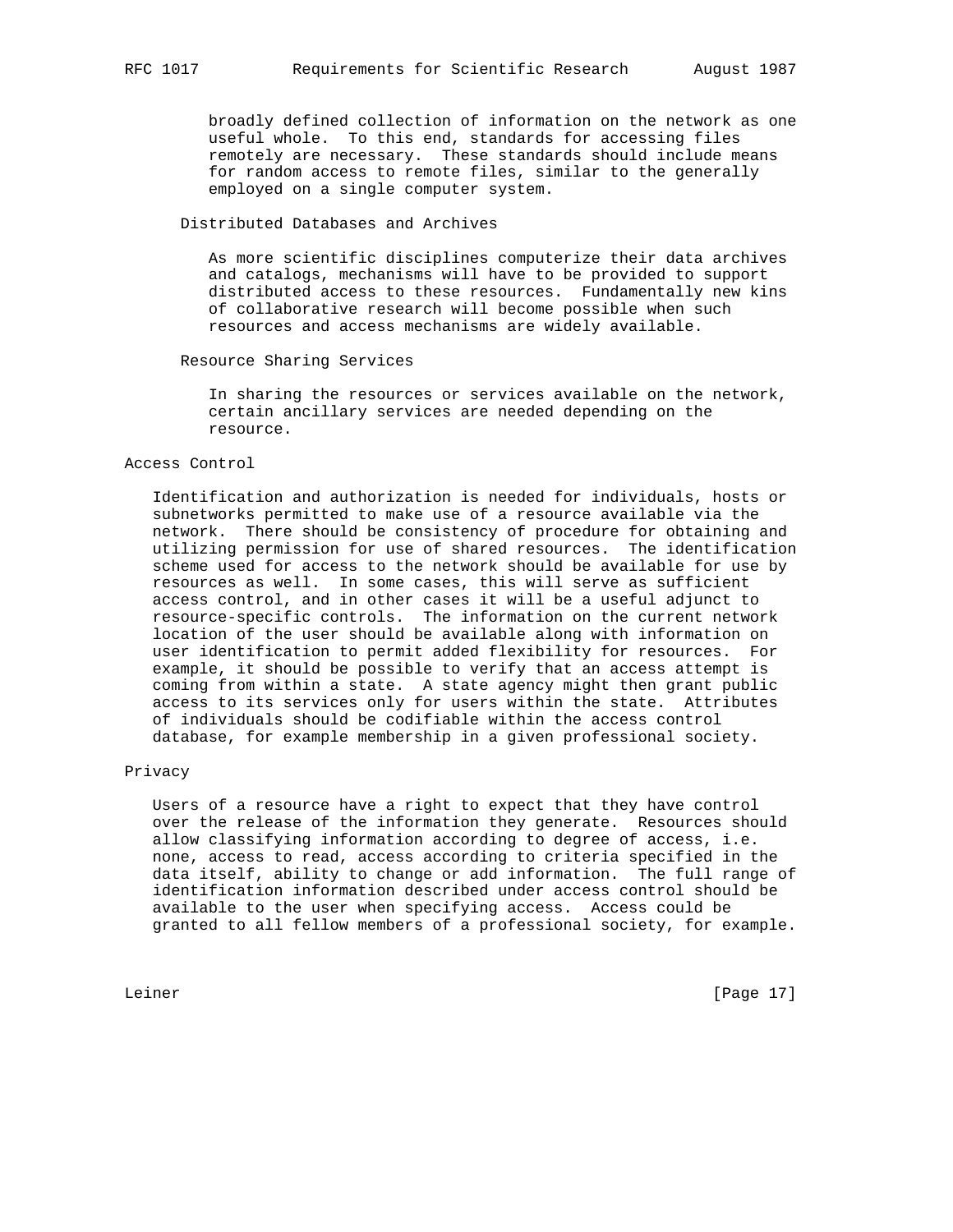#### Accounting

 To permit auditing of usage, accounting information should be provided for those resources for which it is deemed necessary. This would include identity of the user of the resource and the corresponding volume of resource components.

Legalities of Interagency Research Internet

 To make the multiply-sponsored internetwork feasible, the federal budget will have to recognize that some usage outside a particular budget category may occur. This will permit the cross-utilization of agency funded resources. For example, NSFnet researchers would be able to access supercomputers over NASnet. In return for this, the total cost to the government will be significantly reduced because of the benefits of sharing network and other resources, rather than duplicating them.

## Standards

 In order for the networking needs of scientific computing to be met, new standards are going to evolve. It is important that they be tested under actual use conditions, and that feedback be used to refine them. Since the standards for scientific communication and networking are to be experimented with, they are more dynamic than those in other electronic communication fields. It is critical that the resources of the network be expended to promulgate experimental standards and maximize the range of the community utilizing them. To this end, the sharing of results of the testing is important.

### User-oriented Documentation

 The functionality of the network should be available widely without the costly need to refer requests to experts for formulation. A basic information facility in the network should therefore be developed. The network should be self-documenting via online help files, interactive tutorials, and good design. In addition, concise, well-indexed and complete printed documentation should be available.

# Future Goals

 The goal for the future should be to provide the advanced user services that allow full advantage to be taken of the interconnection of users, computing resources, data bases, and experimental facilities. One major goal would be the creation of a national knowledge bank. Such a knowledge bank would capture and organize computer-based knowledge in various scientific fields that is currently available only in written/printed form, or in the minds of

Leiner [Page 18]